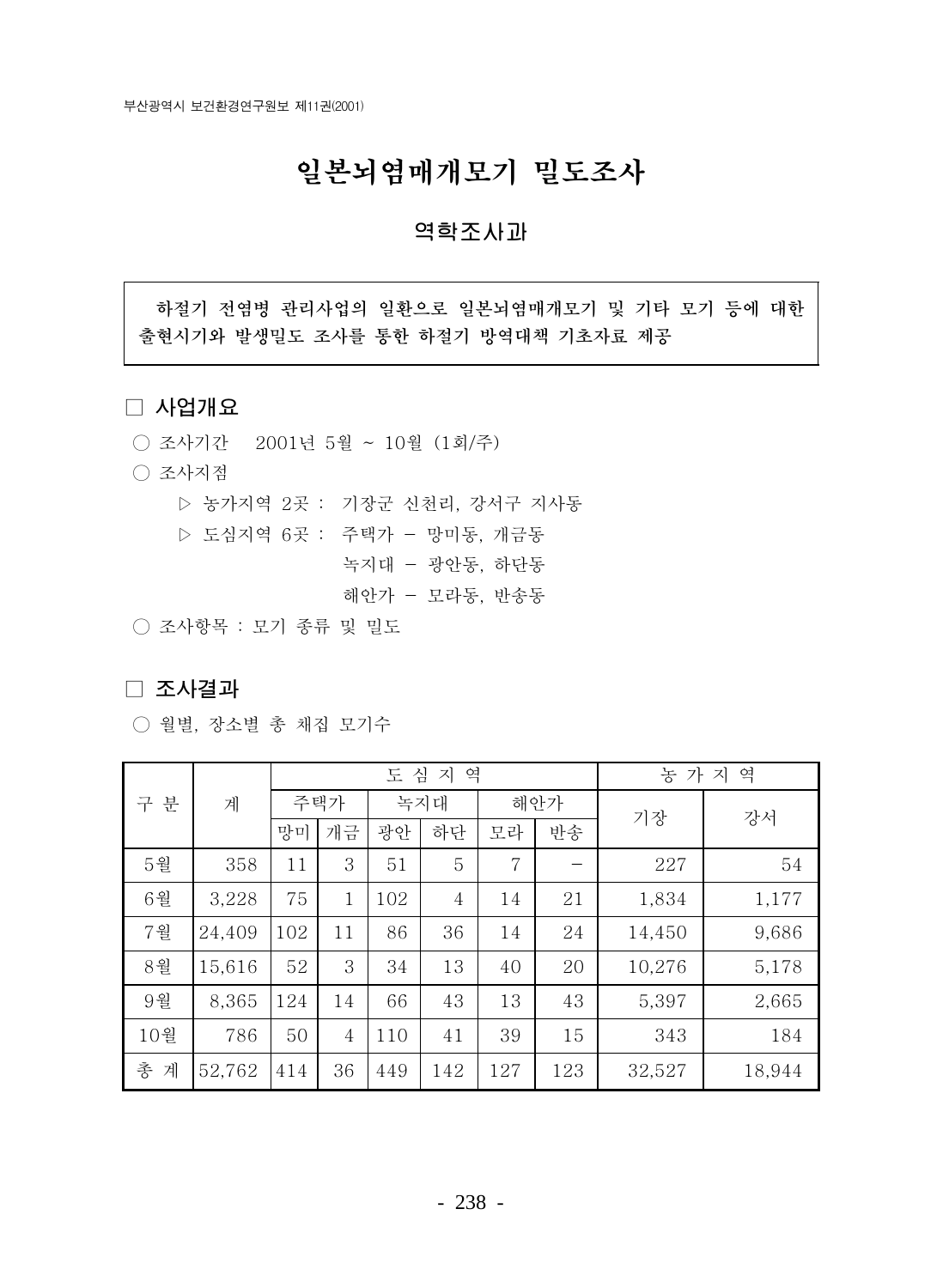

도심지역채집모기수

주택가 녹지대 ••• 해안가  $-\cdot -$ 

농가지역채집모기수

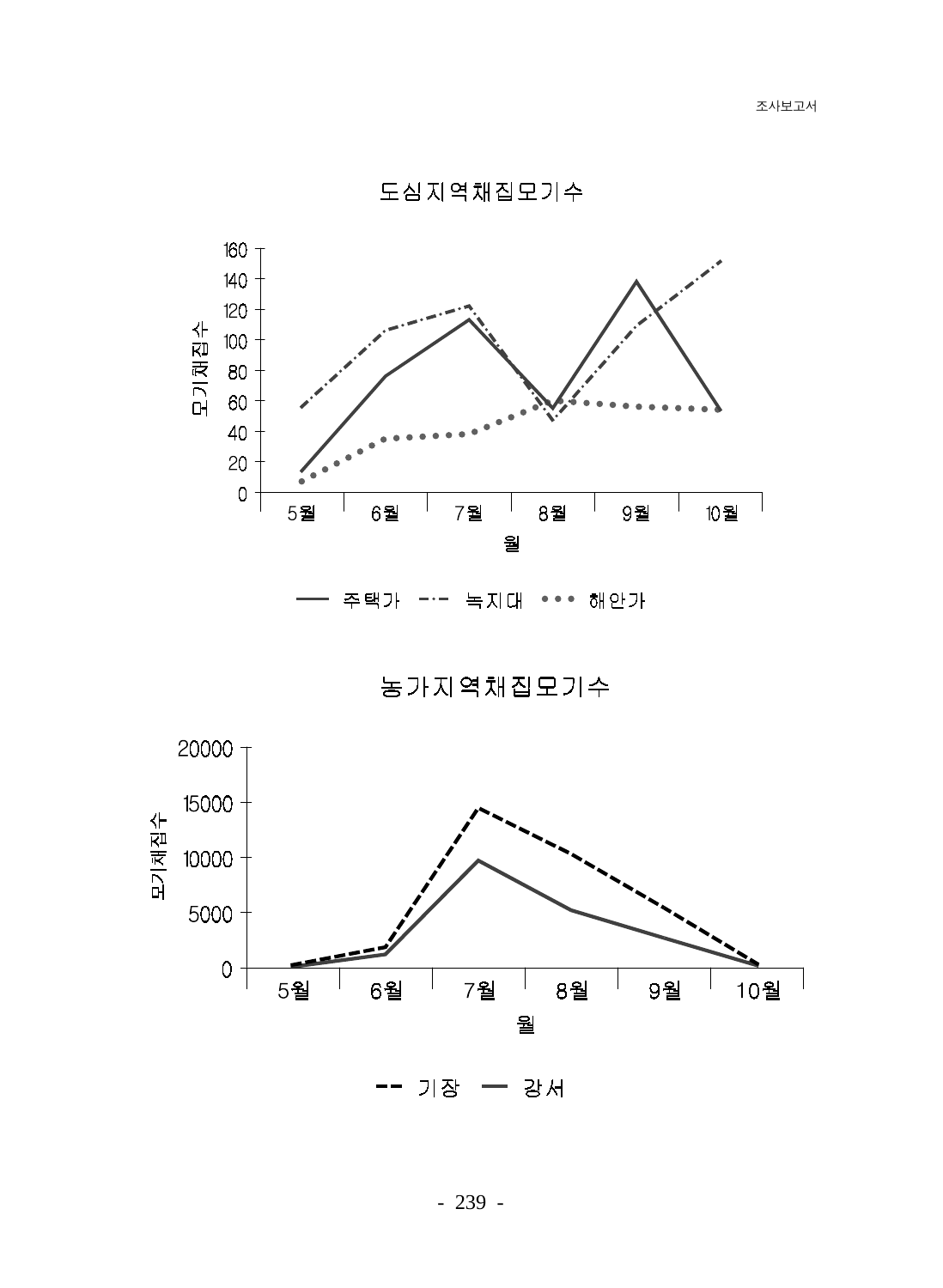|        | 계      |       | 도심지역           |                | 농 가 지 역 |              |                |           |  |
|--------|--------|-------|----------------|----------------|---------|--------------|----------------|-----------|--|
| 구<br>분 |        | 집모기속  | 중국얼룩<br>날개모기   | 숲모기속 들모기속      | 집모기속    | 중국얼룩<br>날개모기 |                | 숲모기속 들모기속 |  |
| 5월     | 358    | 77    |                |                | 155     | 110          | 2              | 14        |  |
| 6월     | 3,228  | 214   | $\mathbf{1}$   | $\overline{2}$ | 2,228   | 764          |                | 19        |  |
| 7월     | 24,409 | 266   |                | 7              | 16,135  | 7,892        |                | 109       |  |
| 8월     | 15,616 | 156   | 5              | $\mathbf{1}$   | 11,015  | 4,408        |                | 31        |  |
| 9월     | 8,365  | 293   | $\overline{4}$ | 6              | 6,478   | 1,568        |                | 16        |  |
| 10월    | 786    | 252   | 3              | $\overline{4}$ | 482     | 33           |                | 12        |  |
| 총<br>계 | 52,762 | 1,258 | 13             | 20             | 36,493  | 14,775       | $\overline{2}$ | 201       |  |

○ 월별, 장소별, 종류별 채집 모기수

※ 중국얼룩날개모기 (말라리아 매개모기)



# 도심지역 종류별 채집모기수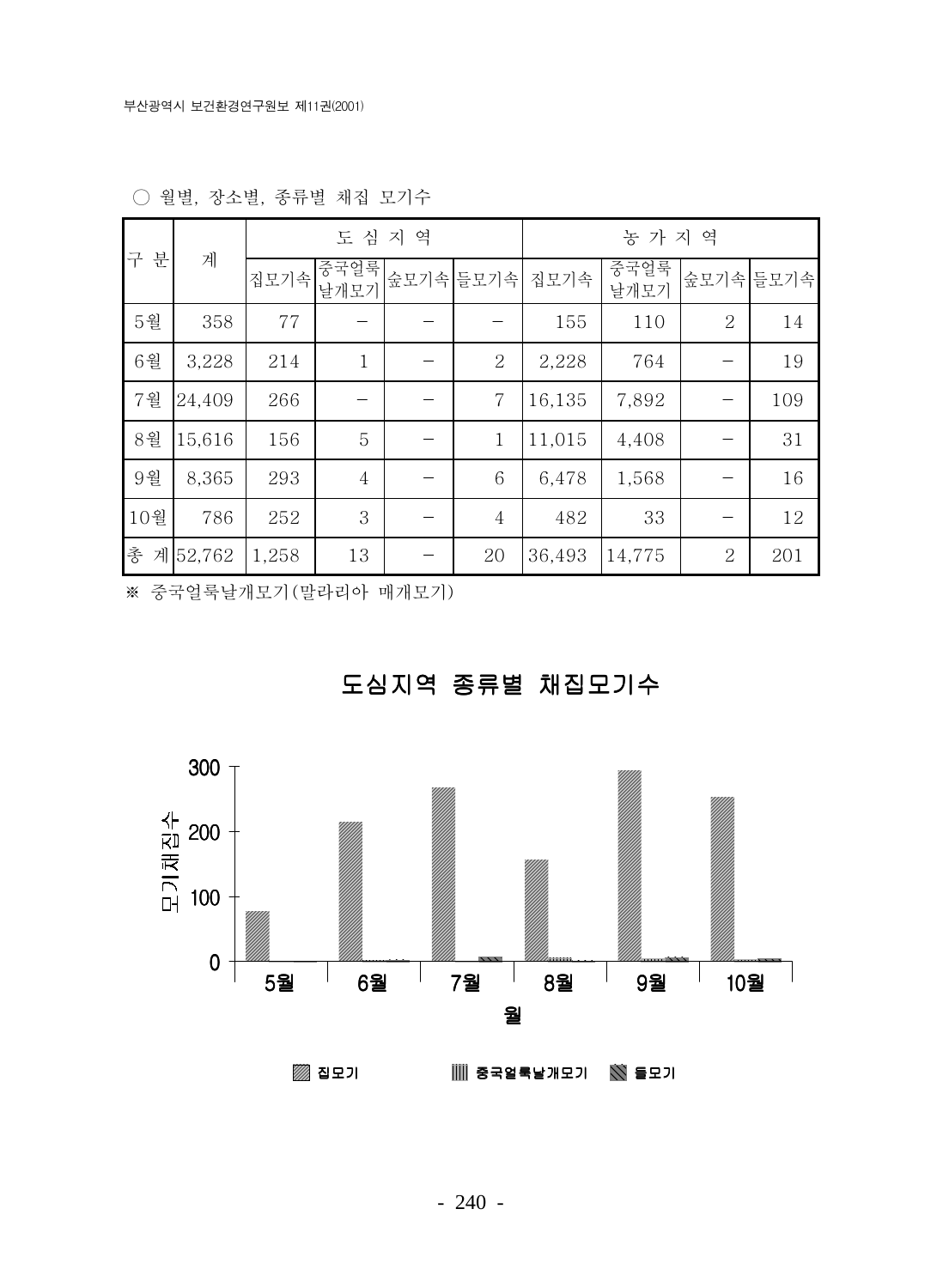농가지역 종류별 채집모기수



○ 일본뇌염 매개모기 (작은빨간집모기) 수

| 구 분 |       |             | 도심지역      |    | 농 가 지 역 |             |           |              |  |
|-----|-------|-------------|-----------|----|---------|-------------|-----------|--------------|--|
|     |       |             | 집 모 기 속   |    |         | 집<br>모 기 속  |           |              |  |
|     | 계     | 작은빨간<br>집모기 | 빨간<br>집모기 | 기타 | 계       | 작은빨간<br>집모기 | 빨간<br>집모기 | 기타           |  |
| 5월  | 77    |             | 77        |    | 155     | 29          | 125       | $\mathbf{1}$ |  |
| 6월  | 214   |             | 214       |    | 2,228   | 379         | 1,849     |              |  |
| 7월  | 266   |             | 266       |    | 16,135  | 4,773       | 11,362    |              |  |
| 8월  | 156   |             | 156       |    | 11,015  | 4,331       | 6,684     |              |  |
| 9월  | 293   |             | 293       |    | 6,478   | 2,685       | 3,793     |              |  |
| 10월 | 252   |             | 252       |    | 482     | 181         | 301       |              |  |
| 총계  | 1,258 |             | 1,258     |    | 36,493  | 12,378      | 24,114    | 1            |  |